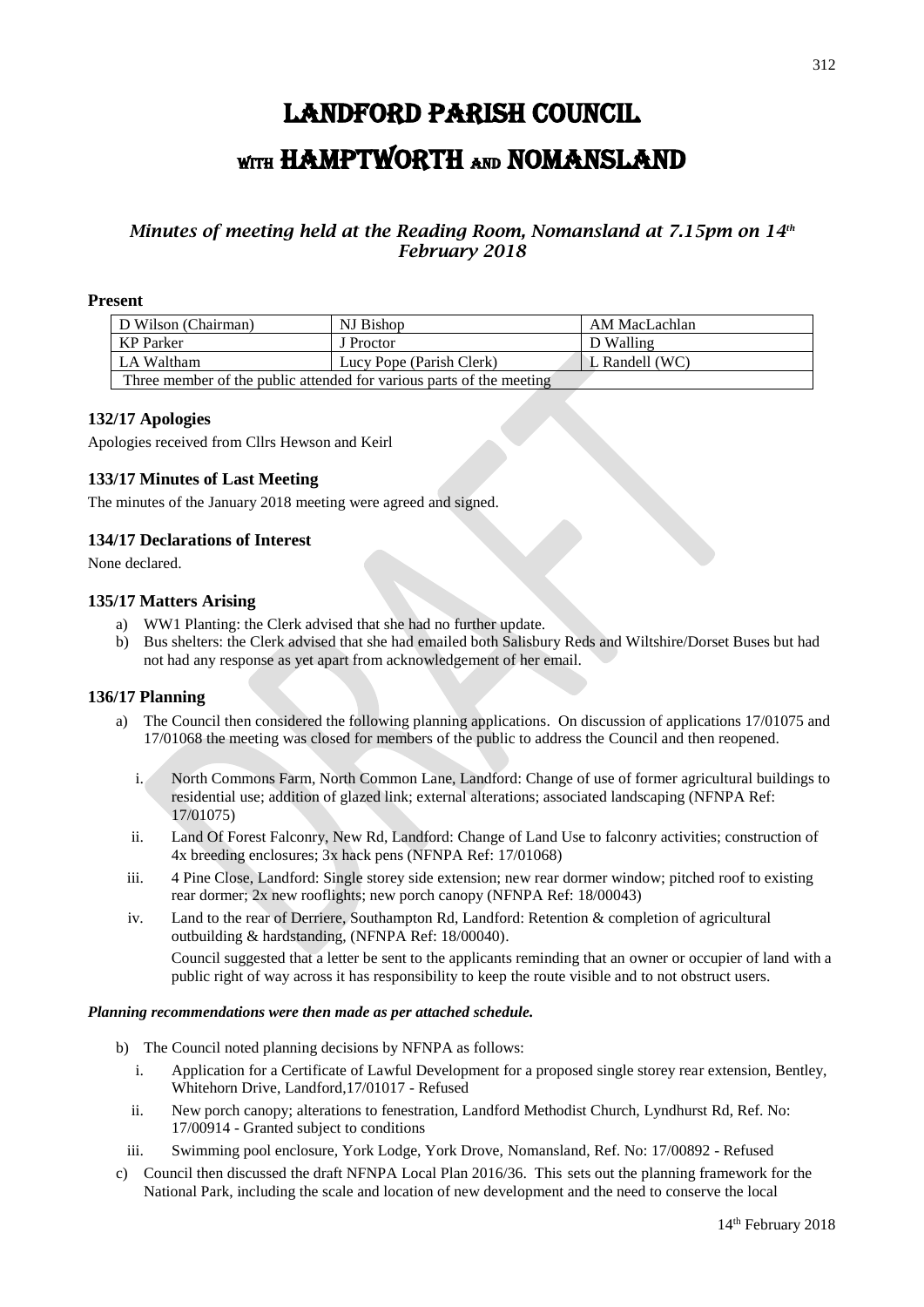distinctiveness of the area. NFNP is updating their planning policies to ensure they continue to provide a clear framework for planning decisions in the National Park. This is the final public consultation: the closing date for comments is 28th February. Council noted that of particular local relevance to Landford is Policy SP33 on page 77 and paragraph 7.69 on page 78 of the draft Plan which relates to Gypsies, Travellers and Travelling Showpeople and proposes that a second site be established at Forest View. There was extensive discussion regarding the number of permanent sites already located within the Parish and which already have the potential for expansion. Council also discussed a number of environmental concerns including the possible impacts on the adjoining SSSI at Landford Bog which is also a Special of Conservation (SAC). Council agreed that a formal response from the Parish Council should be submitted to the NFNPA.

For reference the draft Local Plan can be found online at:

http://www.newforestnpa.gov.uk/downloads/file/1660/new\_forest\_national\_park\_submission\_draft\_local\_plan \_2016\_-\_2036pdf

#### **137/17 Finance**

- a) The Clerk presented the Cash Flow Report and cheques numbered 500526 to 500530 for signing:
	- Idverde for January bin emptying: £118.50
	- River Bourne Community Farm for SID: £85.00
	- Chris Penny for Landford Rec hedge cutting: £140.00
	- Ms L Pope for January mileage/expenses: £187.10
	- January Gross salaries: £536.95

Cllr Wilson proposed and Cllr Proctor seconded that the Report be approved; also that all cheques be approved and signed: resolved unanimously.

b) The Clerk presented the Budget Control Report. Cllrs noted that the Probable Outcome column did not appear to have been updated and so, at this time, the Council could not approve the report; the Clerk apologised for this oversight. Discussion then ensued regarding the provision of financial reports to the Council.

#### **138/17 Clerk's Report**

- a) The Clerk reported that, following discussion with the Chair, she has arranged a meeting with the Council's auditor to discuss the issues that were highlighted by the external auditor last year. The Clerk has identified an alternative auditor if necessary.
- b) The Clerk highlighted that the Council's Standing Orders & Financial Regulations were last updated in 2012. There have been a number of changes in recent months, notwithstanding the introduction of the Council's SOPs. The Clerk has therefore started to review and update the Standing Orders & Financial Regulations to ensure that all changes are suitably taken into account.
- c) The Clerk advised that she will forward any further detail that she receives/finds regarding the implications to the Parish Council of the NSA possibly folding to supplement her report last month as and when necessary.
- d) The Clerk advised that the laptop has now been fully serviced: numerous parasites were identified and removed and additional security software installed.

## 139/17 To consider a Precept / Budget Communication Plan

The Chair presented a paper explaining the Council's new approach to budget setting and thus the reasoning behind the precept request for 2018/19. Councillors agreed the article in principle and recommended a few minor changes be made before circulating on the Council website, in Horizon, on Facebook, notice boards, and the Landford Directory.

## 140/17 To consider a new name for the Parish Council to incorporate all wards

Discussion was held regarding whether there is need for changing the Parish Council name to recognise inclusion of Nomansland and Hamptworth. The Clerk advised that Wiltshire Council has the power to change the name of a parish, at the request of the parish council, under s.75 Local Government Act 1972. Approval would have to be given by WC's full Council which would likely want some evidence from the Council as to the reasons for the proposed name change and that it had the support of the local community. If the Council wishes to apply to change its name a resolution by the PC would be required; the PC should then write to WC with that request and the reasons for it. If WC approved the change it would notify the Secretary of State, Registrar General and